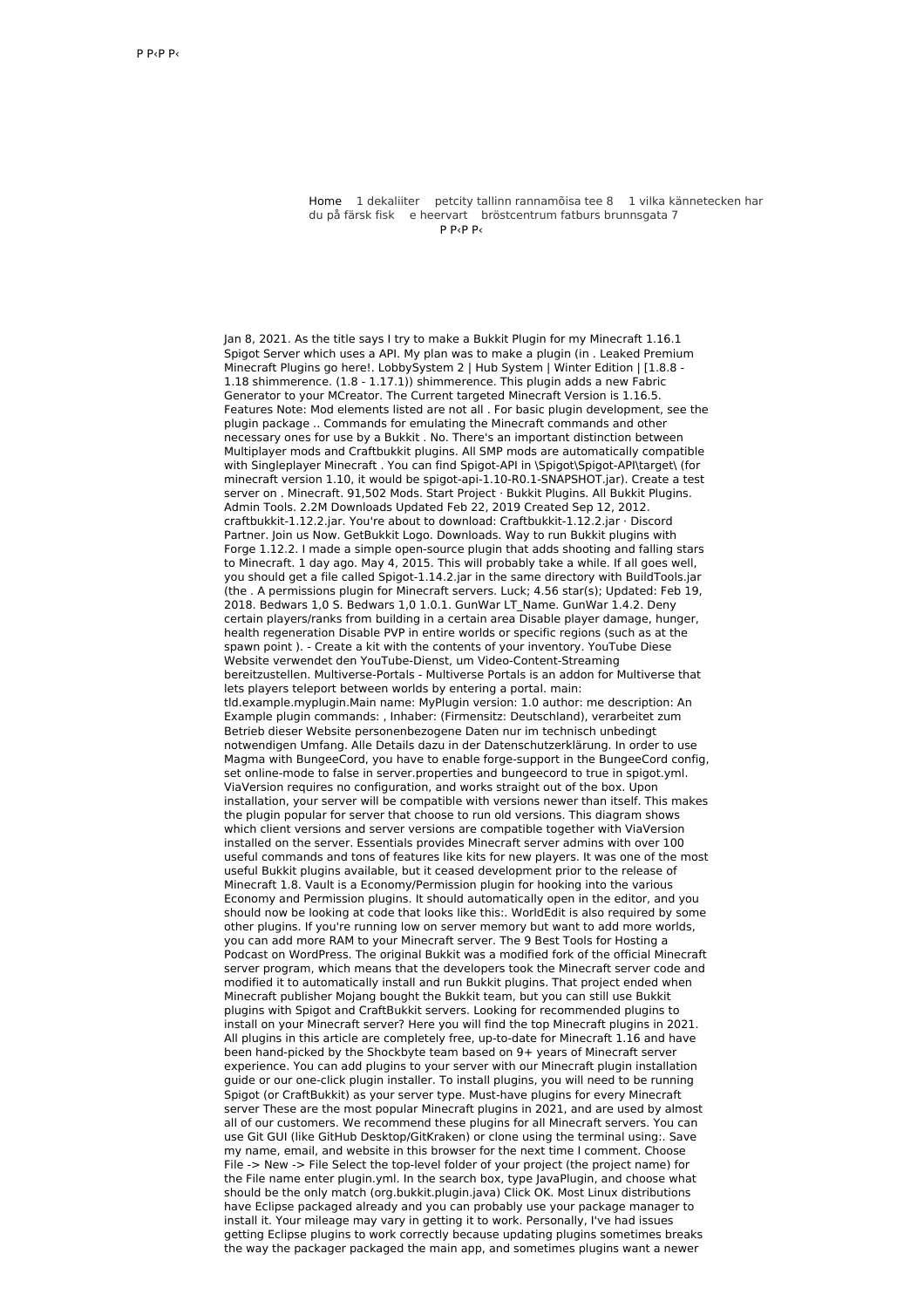version of Eclipse (Ubuntu ships an older version), so I use a copy of Eclipse downloaded from eclipse.org rather than the one Ubuntu ships. 3. LuckPerms Add ranks to your server and restrict/allow access to commands. Make sure that you are running a Spigot or CraftBukkit Minecraft server. Download a Bukkit.jar file from a trusted source. If the server is running, stop it. Place the.jar file in your Minecraft server plugins folder. Restart the server, and the Bukkit plugin will load automatically if everything is compatible. SuperVanish - A useful tool for server administrators and moderators that allows them to turn invisible. You can also provide a link from the web. SilkSpawners - Allows you to break mob spawners and receive them as an item so that it can be placed somewhere else. WorldEdit WorldEdit allows you to select an area of blocks and set all of these to a new block of your choice. There are also advanced features that take this even further, such as setting the area to a variety of blocks, creating different shapes or placing large amounts of blocks from a distance. Let us know! What are your favorite plugins that are essential for running a successful Minecraft server? We'd love to hear your feedback below!. Copy the Jar to a new server directory (see Installation) or run./gradlew launchServer. Within each command's block, the "description" and "usage" sections are shown to the user when they use the /help command. The "permission" line describes which permission grants access to the command. "permission-message" is shown to users who don't have permission to use it if they try to. The "permission" should start with the name of the plugin, a dot, and then an arbitrary permission name. You can also borrow another plugin's permission or a core permission. For example, if your plugin adds additional features to MultiWorld you could require "mw.admin" permission or so forth. You can leave out this line if you want it available to all users. Bei Bestellung dieses Produktes stellen wir den von Ihnen ausgewählten Service ein. Multiverse-Inventories - Multiverse Inventories is an addon for Multiverse that separates player inventories and stats for each world, or for certain worlds. How To Download & Install Fast Chunk Pregenerator on Your Minecraft Server. 13) Citizens Citizens is a plugin that adds in NPCs to Minecraft. From player NPCs to mob NPCs, there are tons of different NPCs that you can add to your server. What can these NPCs do? Well, there are almost unlimited possibilities. From server switching NPCs to quest NPCs to everything in between, Citizens hooks into hundreds of other plugins which in turn allow you to do tons of different things on your Minecraft server. On BreakdownCraft, our network server, we use Citizens for everything from server NPCs to menu NPCs to book/tutorial NPCs. Truthfully, there are hundreds of different ways to use Citizens to make your Minecraft server something cool and truly unique. Maple Syrup [Forge] Mod 1.12.2 revolves around the production of syrup. . Zoesteria (Forge) 1.12.2 is a mod focusing on biomes in. . The most used authentication plugin for Spigot and CraftBukkit!. Attained Drops 2 [Forge] Mod 1.16.5/1.15.2/1.14.4 provides the means to plant. . Click to share on Facebook (Opens in new window). Allows server admins to easily modify how Minecraft works without programming anything. Zombie Players [Forge] Mod 1.12.2 adds to the game zombie versions. . Share content and earn points towards our rewards program. Custom Mob Spawner Mod 1.12.2/1.10.2– Control How Mobs Can Spawn. Allows server admins to easily modify how Minecraft works without programming anything. 1) EssentialsX One of the most versatile and useful plugins to add to a server is EssentialsX. This plugin for Bukkit & Spigot servers is technically a performance enhancement for Essentials with some added tools to improve the experience of a Minecraft Multiplayer server. EssentialsX allows you to customs aspects of the chat, spawn, prefixes/suffixes, and much more. EssentialsX has quite a few advantages over using the standard Essentials plugin on your server. Some of the added benefits of EssentialsX include: 7) Jobs Reborn When it comes to keeping economies balanced in Minecraft, it can be a big task. Making sure that what players can sell things to the server for isn't too much, making sure there isn't any glitches in the eco allowing for boosting, it really is a big task. Because of this, more and more servers are removing the ability to earn money from selling things to a /shop. Instead, they are making players earn money through action in game. This is where Jobs Reborn comes in. Jobs Reborn is a plugin that adds in a ton of different jobs from woodcutting to excavating to hunting to farming. These jobs all let you earn money in game and letting your players purchase things without selling things to the server store. On top of all this, Jobs Reborn adds in leaderboards and other features that will keep players playing and leveling up their Jobs. How To Get An Optifine Cape for Minecraft!. This is a easy to use GUI shop plugin. Vault is a Economy/Permission plugin for hooking into the various Economy and Permission plugins. 15) CoreProtect CoreProtect is by far the best grief reversal tool for Minecraft because it allows admins to completely undo any grief that was done. CoreProtect logs all the blocks broken and placed on your server, and then, with a few commands, you can undo those blocks. Whether it is for specific users, a specific area, a certain amount of time, or all of the above, CoreProtect is the perfect plugin for undoing grief and making sure your players can play in confidence. Even if they are griefed, you can take care of it. FTB Team Islands [Forge] Mod 1.16.5/1.12.2 creates world islands in. . This site works best with JavaScript enabled. Please enable JavaScript to get the best experience from this site. MalisisBlocks [Forge] Mod 1.12.2/1.11.2/1.10.2 adds mixed blocks. You take two. . If you are using Minecraft Forge or Fabric, get WorldEdit from here instead:. How To Download & Install Fast Chunk Pregenerator on Your Minecraft Server. SoggyMustache's Transportation Mod (Forge) 1.12.2/1.10.2/1.9.4 lets you use unique vehicles. . 12) DiscordSRV DiscordSRV is plugin that allows you to create Discord channels that will show your Minecraft chat and server console on Discord. This is great for keeping logs, but it can also help you moderate your server as you can see in-game chat without being in Minecraft. You can also chat in-game with players using Discord, and execute commands via the Minecraft server console ingame which can be helpful for banning players, doing random key drops, etc. instead of having to go in-game or to your server host to run these commands. There are also other features such as being able to link players Discord accounts with their Minecraft accounts. DiscordSRV is one of those plugins I won't run a server without. This site works best with JavaScript enabled. Please enable JavaScript to get the best experience from this site. WorldEdit is an in-game map editor for both creative and survival. This process is automatic. Your browser will redirect to your requested